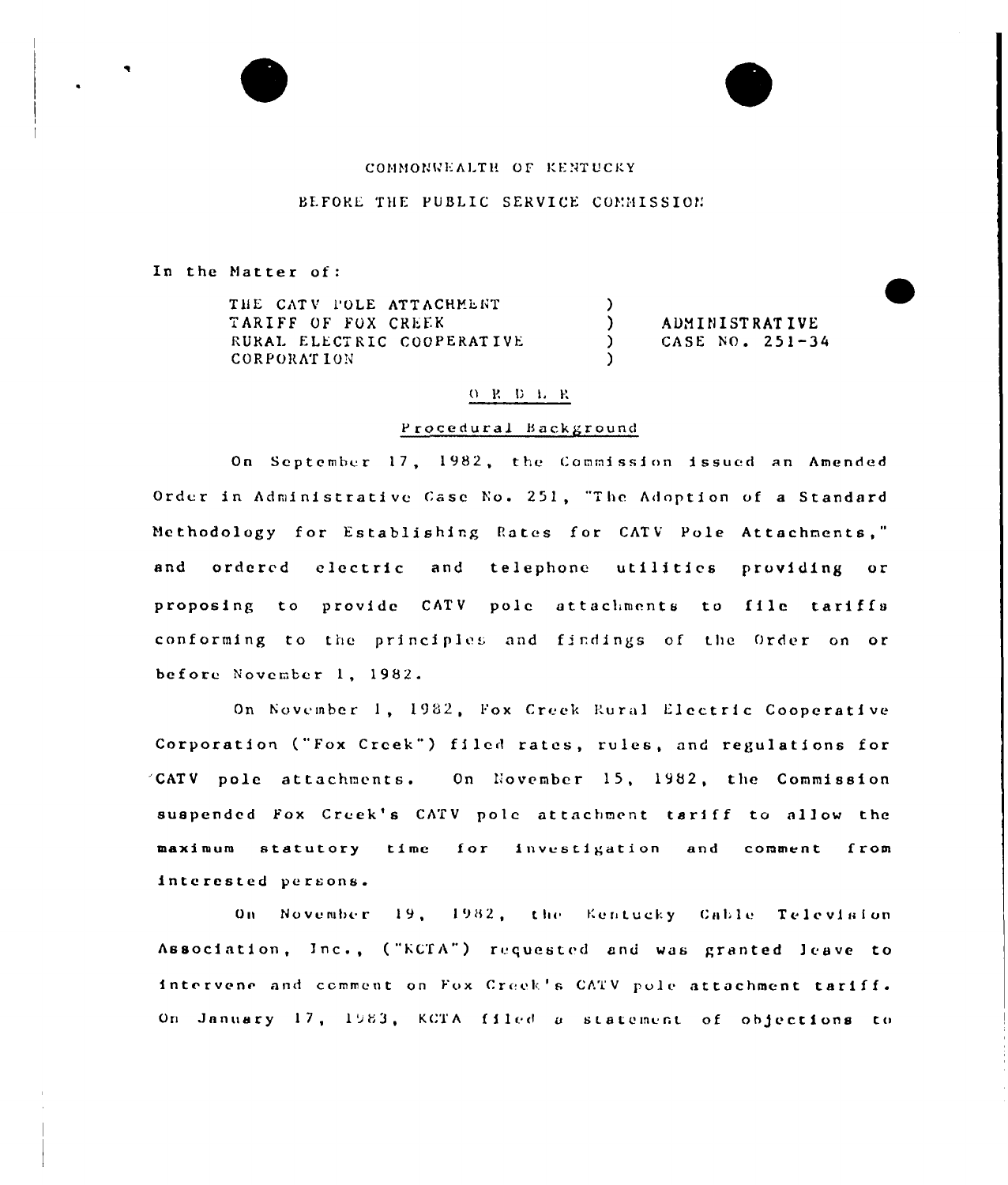

various CATV pole attachment tariffs, including those of Fox Creek.

On March 31. 1983, the Commission requested an extension of time in which to consider Fox Creek'e CATV pole attachment tariff.

## Findings

The Commission, having considered the evidence of record and being advised, ie of the opinion and finds that:

1. Fox Creek's rules and regulatione for CATV pole attachments conform to the principles and findings of the Commission's Amended Order in Administrative Case No. 251, and would be approved, except for the following objections:

- (a) Billing: The late payment provision should be the same as that applied to other customers of Pox Creek.
- (b) RCTA objects to tariff provisions which disclaim liability for loss or damage resulting from Fox Creek'e transfer of CATV facilities when the CATV operator hae not made the transfers according to the specified timetable. This is <sup>a</sup> reasonable objection, and Fox Creek should only disclaim liability in such instances for any consequential damages such as loss of service to CATV customsrs.
- (c) KCTA objects to indemnification and hold harmless provisions which require indemnity from the CATV operator even when Pox Creek is solely liable.

 $-2-$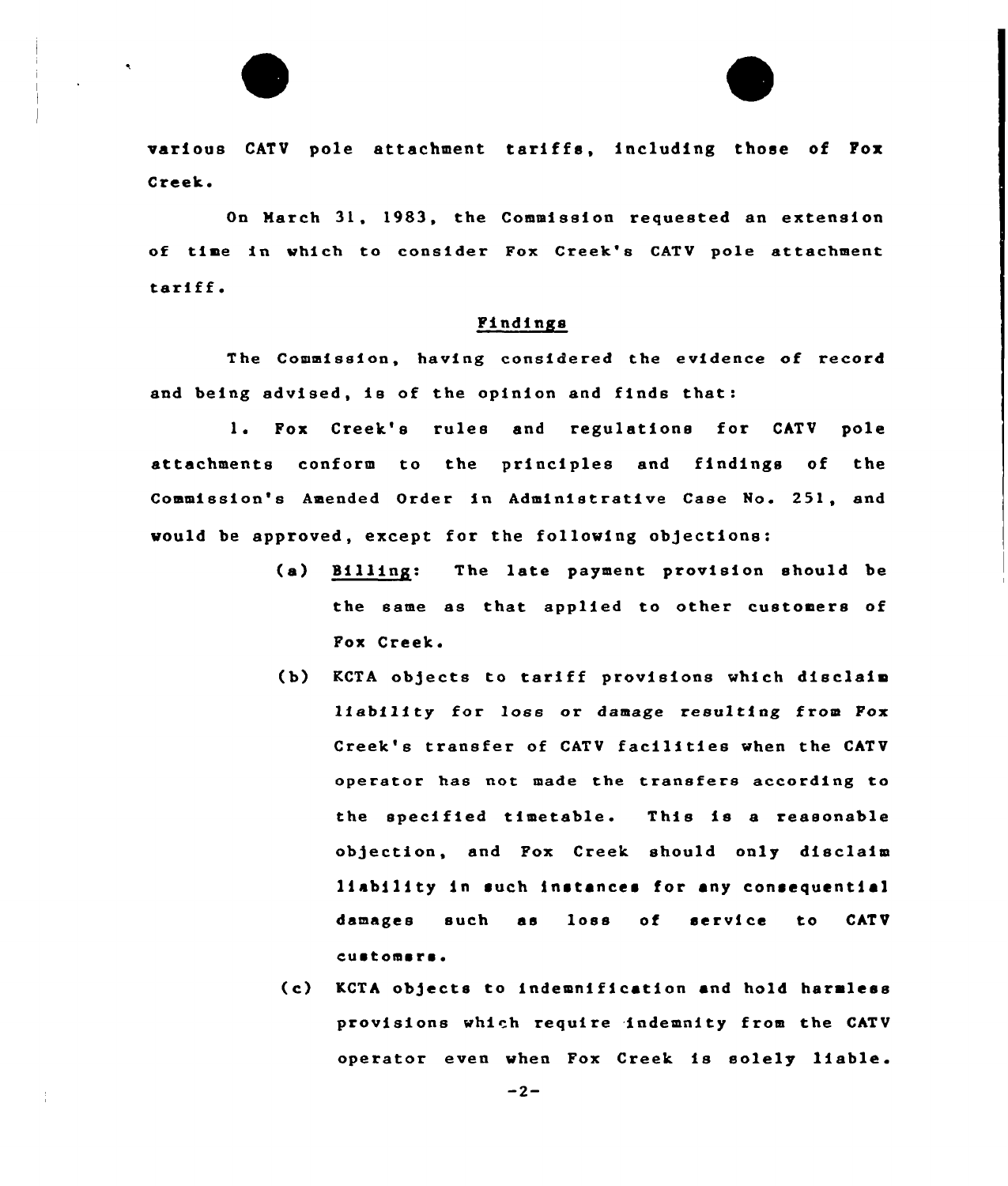This is a reasonable objection, and should be corrected in the tariff. Fox Creek may require indemnification end hold harmless provisions in cases of alleged sole or joint negligence by the CATV operator, but cannot require same merely because of the existence of CATV attachments and equipment on Pox Creek's poles.

(d) KCTA objects to lack of tariff provisions which would provide for reduction or lifting of bonding requirements after the CATV operator has prove to be a reliable customer. This is a reasonabl ob)ection. If <sup>a</sup> bond is furnished by the CATV operator to assure performance of required indemnity end hold harmless provisions, such bond should be in a form and amount reasonably calculated to cover the undertakings specified during the "make-ready" and construction phases of the CATV system's operation.

The amount of the bond may be reduced after the CATV operator has proven itself to be <sup>a</sup> reliable utility customer. Allowance of such reduction should not be unreasonably denied.

(e) KCTA objects to provisions disclaiming liability if the CATV operator is ever prevented from placing or maintaining attachments on Fox Creek's poles, or if CATV service is ever interrupted or television service interfered with. This

 $-3-$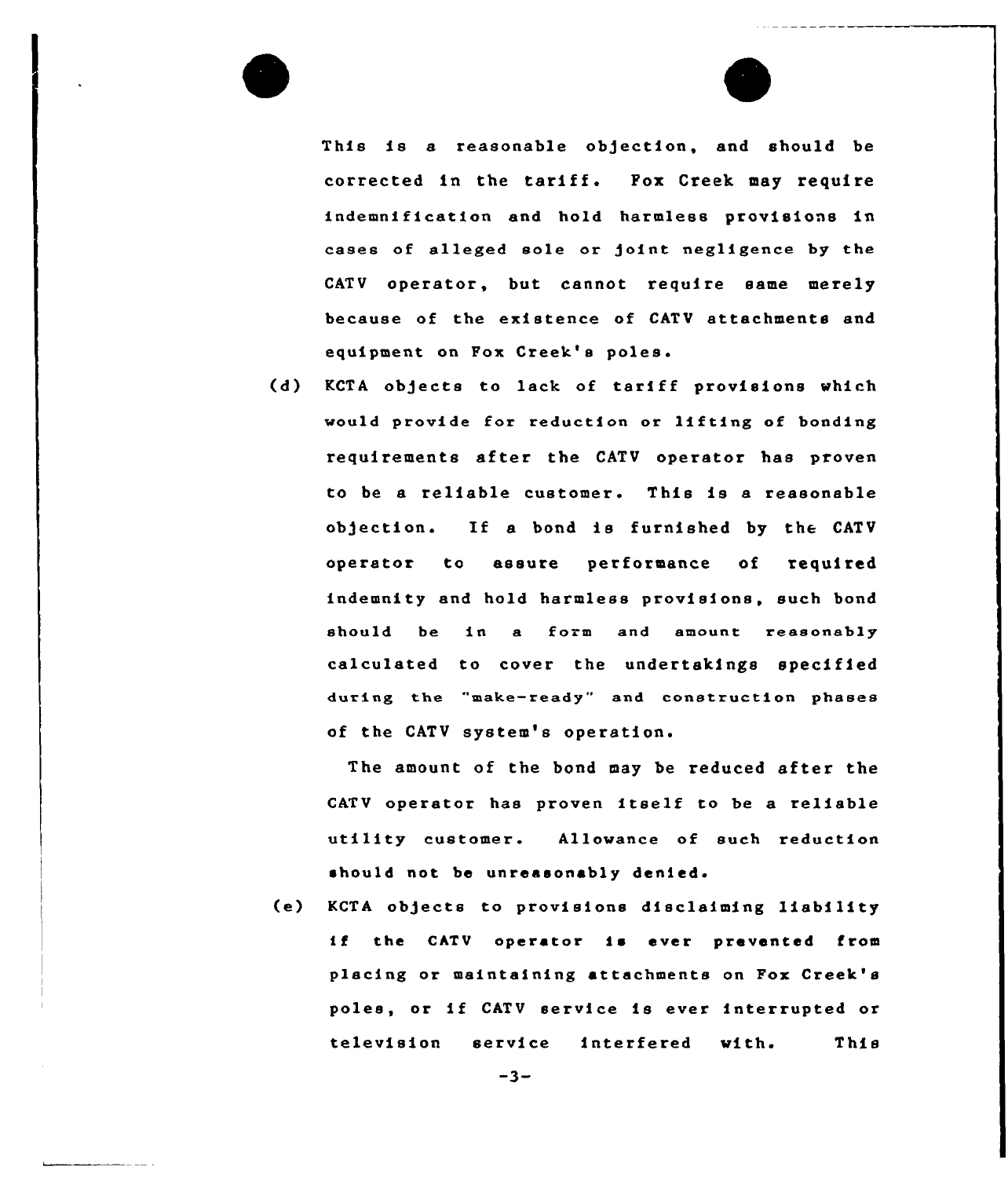

ob)ection is reasonable, although Fox Creek may have tariff provisions disclaiming liability if the inability of the CATV operator to make attachments is not the fault of Fox Creek, as when municipal franchises or right-of-way must be acquired by the CATV operator prior to making pole attachments.

Similarly, Fox Creek may not require that it be held harmless when its own negligence results in damage to CATV lines and equipment or interference with CATV service, but may require that it be held harmless when such conditions are caused by situations beyond its control.

(f) KCTA ob)ects to pxovisions which require <sup>a</sup> penalty fee at double the normal rate for changes necessary to correct substandard installations by CATV operators. Specifically, KCTA states that while the Commission's Order in this matter authorizes double billing for unauthorized, substandard attachments, it makes no provision for substandard, but authorized installations.

This objection is unreasonable. While the CATV operator may obtain authorization to make attachments, this can in no way relieve the operator of the responsibility to insuxe that attachments are made in a safe manner which

 $-4-$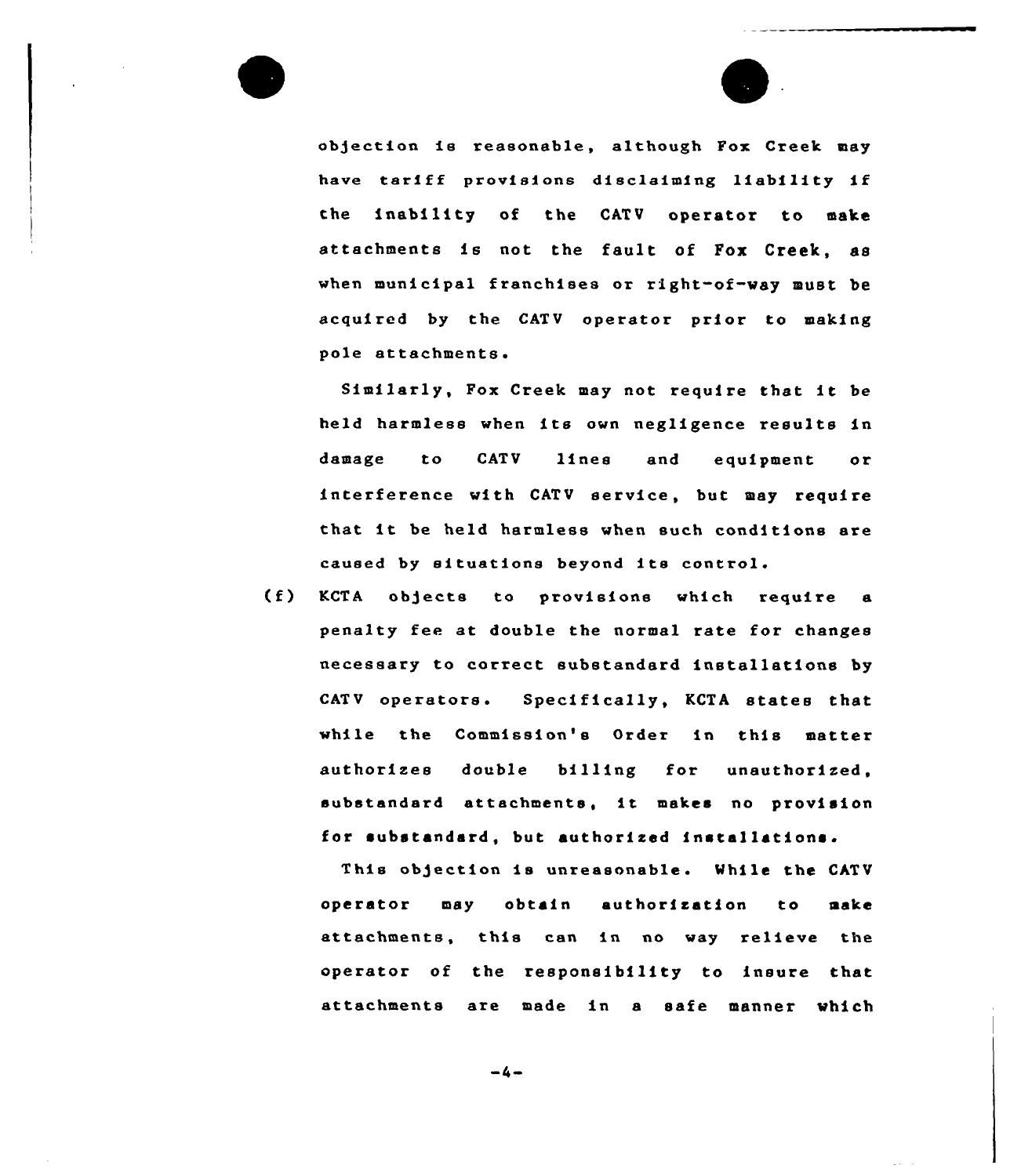adheres to applicable codes such as the National Electric Safety Code.

- (g) Abandonment by the Utility: Pox Creek's provision allowing the CATV operator only 48-hours' notice when it desires to abandon a pole is unreasonable. The CATV operator should be informed of such abandonment as soon as possible, but in any event should have at least 30-days' notice if no other pole is available or planned to be installed by Fox Creek.
- (h) Abandonment by the CATV Operator: Pox Creek's tariff provision requiring the CATV operator to pay rental for the then current year is unreasonable. Just as with any other customer, the CATV operator can only be held responsible for rental for the then current month when the CATV operator abandons the pole.
- (i) Pox Creek's tariff proposes that it may terminate service to the CATV operator if the bill is not paid within 20 days of the mailing date. The tariff should be amended to conform to the Commission's regulations concerning discontinuance of service to electric customers.

2. Fox Creek should be allowed to substitute 1982 Annual Report information to adjust its annual carrying charge, if the information is available and filed with the Commission.

 $-5-$